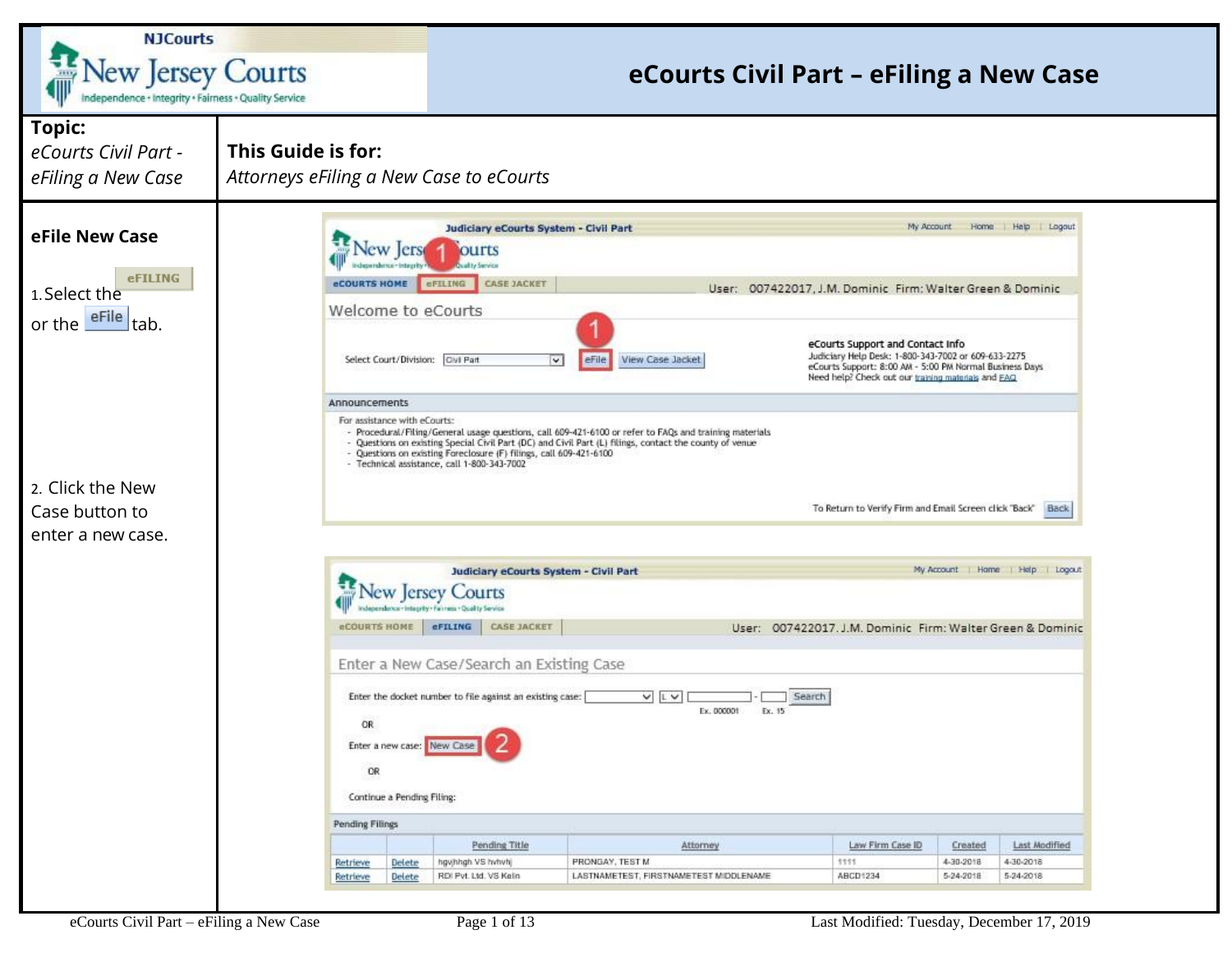| <b>NJCourts</b>                                      |                                                      |                                                                                                                                                                                          |
|------------------------------------------------------|------------------------------------------------------|------------------------------------------------------------------------------------------------------------------------------------------------------------------------------------------|
| <b>New Jersey Courts</b>                             |                                                      | eCourts Civil Part – eFiling a New Case                                                                                                                                                  |
| ndependence + Integrity + Fairness + Quality Service |                                                      |                                                                                                                                                                                          |
|                                                      |                                                      |                                                                                                                                                                                          |
| <b>Enter Case Details</b>                            | <b>eCOURTS HOME</b><br>eFILING<br><b>CASE JACKET</b> | User:                                                                                                                                                                                    |
| 1. Select or type                                    |                                                      |                                                                                                                                                                                          |
| the following                                        | Enter Case Details <sup>1</sup>                      |                                                                                                                                                                                          |
| entries.                                             | Select Venue:                                        |                                                                                                                                                                                          |
|                                                      |                                                      | $\bigcirc$ I certify that the matter in controversy is not the subject of any other court action or arbitration proceeding, no pending or contemplated, and that no other parties should |
| Fields with the red                                  | be joined in this action.                            | $\bigcirc$ The matter in controversy is subject to another court action or arbitration proceeding, pending or contemplated.                                                              |
| asterisk are                                         |                                                      |                                                                                                                                                                                          |
| required: o Venue                                    | <b>Enter Case Details</b>                            |                                                                                                                                                                                          |
| Certification of<br>$\circ$                          | *Select Initiating Document:                         | $\checkmark$                                                                                                                                                                             |
| No Other                                             | *Select Case Type:                                   | $\checkmark$                                                                                                                                                                             |
| Action                                               | Law Firm Case ID:<br>*Jury Demand:                   | $\checkmark$                                                                                                                                                                             |
| Initiating<br>$\circ$                                | Please check off each applicable category:           | Putative Class Action □ Title 59 □                                                                                                                                                       |
| Document<br>Case Type<br>$\circ$                     | *Are sexual abuse claims alleged?                    | $\bigcirc$ Yes $\bigcirc$ No                                                                                                                                                             |
| Law Firm Case<br>$\circ$                             | *Is this a professional malpractice case?            | $\bigcirc$ Yes $\bigcirc$ No                                                                                                                                                             |
| ID                                                   | *Violation of the Consumer Fraud Act?                | $\bigcirc$ Yes $\bigcirc$ No                                                                                                                                                             |
| Jury Demand<br>$\circ$                               | *Related cases pending?                              | $\bigcirc$ Yes $\bigcirc$ No                                                                                                                                                             |
| (Select option                                       | *Do you anticipate adding any parties?               | $\bigcirc$ Yes $\bigcirc$ No                                                                                                                                                             |
| that                                                 | (arising out of same transaction or occurrence)?     |                                                                                                                                                                                          |
| applies.)<br>Sexual Abuse<br>$\circ$                 |                                                      | Use this space to alert the court to any special case characteristics that may warrant individual management or accelerated disposition:                                                 |
| Claims?                                              |                                                      |                                                                                                                                                                                          |
| Consumer<br>$\Omega$                                 |                                                      |                                                                                                                                                                                          |
| Fraud?                                               |                                                      | Continue                                                                                                                                                                                 |
| Related cases?<br>$\circ$                            |                                                      |                                                                                                                                                                                          |
| Anticipate<br>$\circ$                                |                                                      |                                                                                                                                                                                          |
| adding parties                                       |                                                      |                                                                                                                                                                                          |
|                                                      |                                                      |                                                                                                                                                                                          |
| 2. Once completed,<br>click the 'Continue'           |                                                      |                                                                                                                                                                                          |
| button.                                              |                                                      |                                                                                                                                                                                          |
|                                                      |                                                      |                                                                                                                                                                                          |
|                                                      |                                                      |                                                                                                                                                                                          |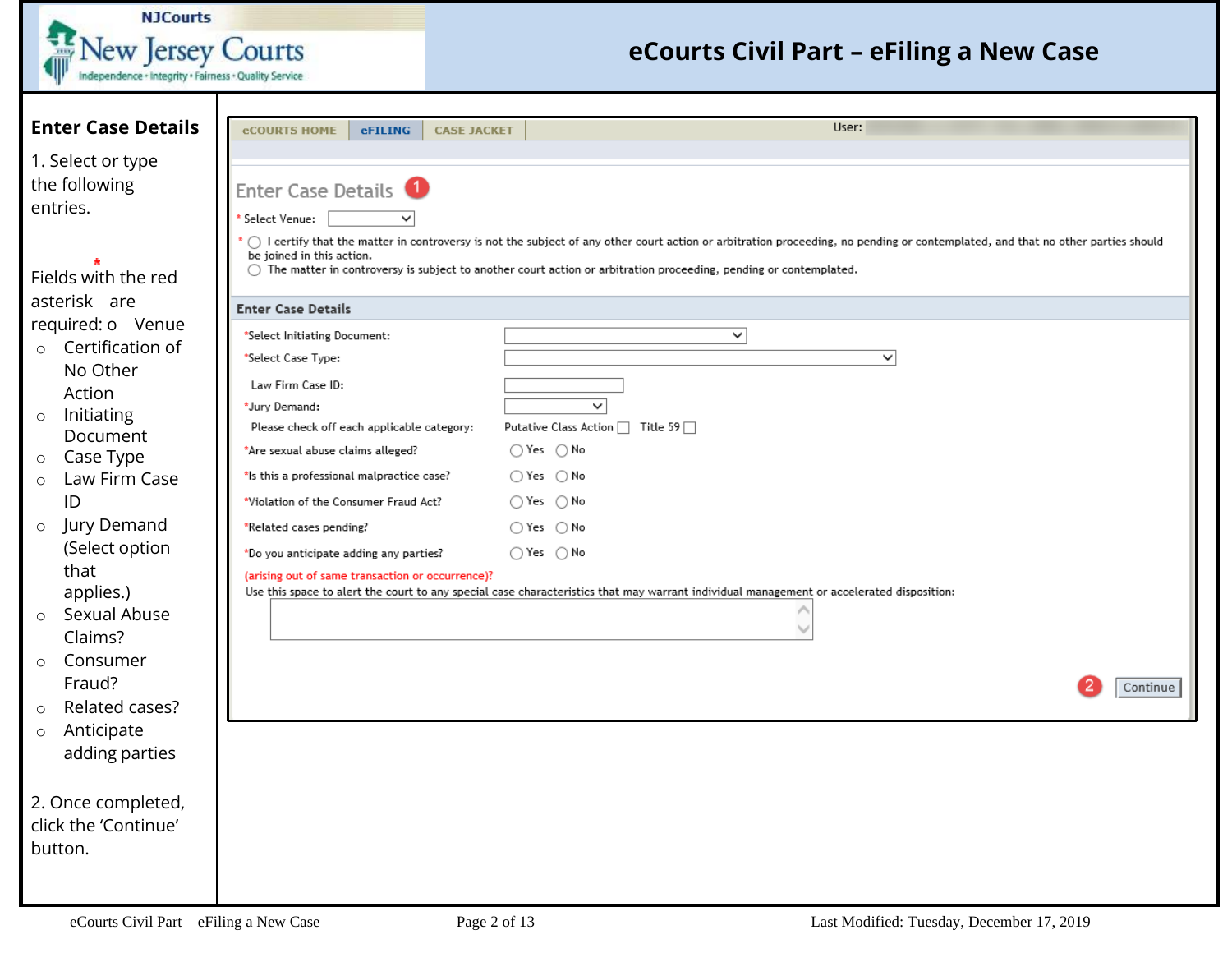| N <sub>1</sub> Courts                                                     |
|---------------------------------------------------------------------------|
| ew Jersey Courts<br>Independence + Integrity + Fairness + Quality Service |

| <b>Enter Filer(s)</b>                                              |                                  |                                         |                                                                           |                               |                |                |                            |          |  |  |  |  |
|--------------------------------------------------------------------|----------------------------------|-----------------------------------------|---------------------------------------------------------------------------|-------------------------------|----------------|----------------|----------------------------|----------|--|--|--|--|
|                                                                    | Enter Filer(s)                   |                                         |                                                                           |                               |                |                |                            |          |  |  |  |  |
| 1. Click $\bullet$ to enter<br>filer information.                  | Back<br>Click O to enter a Filer |                                         |                                                                           |                               |                |                |                            |          |  |  |  |  |
| A pop-up will                                                      | Case Details: ▶                  |                                         |                                                                           |                               |                |                | Case Type: INSURANCE FRAUD |          |  |  |  |  |
| display to select or<br>add filer                                  | Filer(s) $\blacktriangledown$    |                                         |                                                                           |                               |                |                |                            |          |  |  |  |  |
| information                                                        |                                  | Party Type                              |                                                                           |                               | Address        | Phone          | Attorney                   |          |  |  |  |  |
|                                                                    | $\bullet$ (1                     |                                         |                                                                           |                               |                |                |                            |          |  |  |  |  |
| <b>NOTE: Fields with the</b>                                       |                                  |                                         |                                                                           |                               |                |                | Back                       | Continue |  |  |  |  |
| red asterisk are<br>required.                                      |                                  |                                         | Add a Filer                                                               |                               |                |                |                            |          |  |  |  |  |
| <b>Alternate Names</b>                                             |                                  | * Party Type:                           | PLAINTIFF V<br>* Party Description:<br>Individual v<br>Party Affiliation: | ▽                             |                |                |                            |          |  |  |  |  |
| There are 9 options<br>that may be selected<br>for Alternate Type. |                                  | * Name:<br>* Address Line 1:<br>* City: | Christoph<br>*First<br>12 Jones Ave<br>Address Line 2:<br>Edison          | A<br>Chambers<br>M.I<br>*Last |                |                |                            |          |  |  |  |  |
| 2. Select the name                                                 |                                  | * State:<br>* Zip:                      | NEW JERSEY<br>09987 Zip Ext:                                              | ▽                             |                |                |                            |          |  |  |  |  |
| type from the                                                      |                                  | Phone:                                  | 6098768890                                                                |                               |                |                |                            |          |  |  |  |  |
| Alternate Type<br>dropdown                                         |                                  |                                         | Ex. 6091234567<br>Alternate Type                                          |                               | Alternate Name |                |                            |          |  |  |  |  |
|                                                                    |                                  | π                                       | ▽<br>FULL SPELL                                                           | Christopher A. Chambers       |                | $\times$       |                            |          |  |  |  |  |
| 3. Type the                                                        |                                  | Ū                                       | ⊻                                                                         |                               |                |                |                            |          |  |  |  |  |
| Alternate Name.                                                    |                                  | Ū                                       | $\overline{\phantom{0}}$                                                  |                               |                |                |                            |          |  |  |  |  |
|                                                                    |                                  | Ū                                       | ▽                                                                         |                               |                |                |                            |          |  |  |  |  |
|                                                                    |                                  | Ū                                       | $\overline{\mathsf{v}}$                                                   |                               |                |                |                            |          |  |  |  |  |
|                                                                    |                                  |                                         | Will you need an Interpreter?                                             | ○Yes ●No                      |                |                |                            |          |  |  |  |  |
|                                                                    |                                  |                                         |                                                                           |                               |                |                |                            |          |  |  |  |  |
|                                                                    |                                  |                                         |                                                                           |                               |                | Cancel<br>Save |                            |          |  |  |  |  |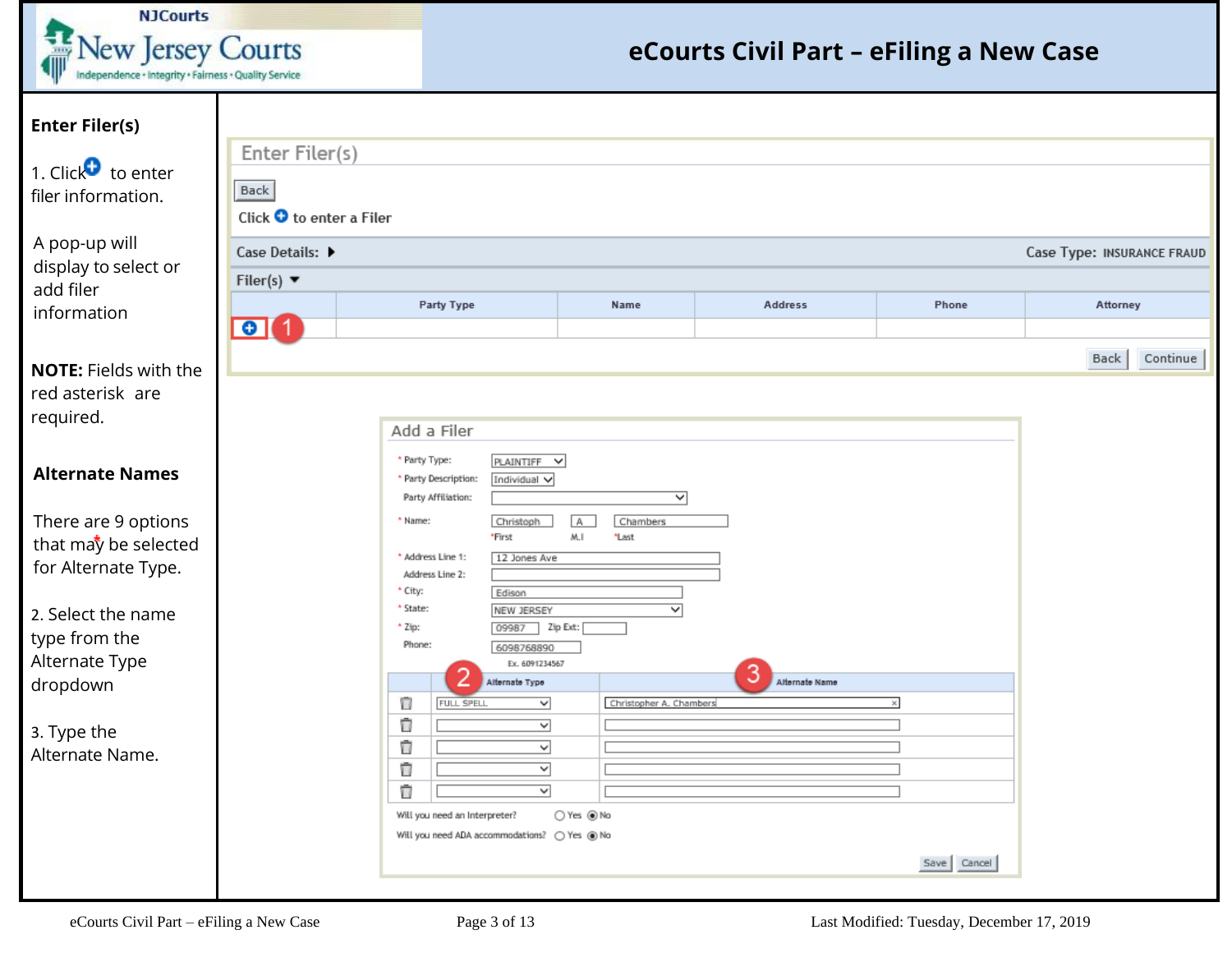![](_page_3_Picture_0.jpeg)

#### **Interpreter**

1. If required, select 'Yes' and the 'Indicate Language' field will be displayed to view a list of languages from the drop down in alphabetical order.

Scroll and select the required language from the drop down.

#### **ADA Accommodations**

2. If required, select 'Yes' and the 'Identify Requirements/ Accommodations' field will display to view a list of accommodations from the dropdown.

3. Click the 'Save' button when all details are entered, and repeat to add all filers.

|   | Alternate Type                                                                                                                                                                                                                                                                                                              | <b>Alternate Name</b>                                                                                                       |
|---|-----------------------------------------------------------------------------------------------------------------------------------------------------------------------------------------------------------------------------------------------------------------------------------------------------------------------------|-----------------------------------------------------------------------------------------------------------------------------|
| Ŵ | $\checkmark$<br><b>FULL SPELL</b>                                                                                                                                                                                                                                                                                           | Christopher A. Chambers                                                                                                     |
| û | $\overline{\check{}}$                                                                                                                                                                                                                                                                                                       |                                                                                                                             |
| û | $\checkmark$                                                                                                                                                                                                                                                                                                                |                                                                                                                             |
| Ū | $\overline{\check{}}$                                                                                                                                                                                                                                                                                                       |                                                                                                                             |
| Ŵ | $\checkmark$                                                                                                                                                                                                                                                                                                                |                                                                                                                             |
|   | Will you need an Interpreter?<br>* Indicate Language:<br>Will you need ADA accommodations<br>* Identify Requirements/Accommodations:<br><b>Additional Details:</b>                                                                                                                                                          | tes ONo<br>✓<br>tes ONo<br>Save Cancel                                                                                      |
|   | <b>ACHOLI</b><br>ADYGHE (ADYGEI, ADYGEY)<br><b>AFRIKAANS</b><br>AKAN<br>AKATEKO<br>ALBANIAN, GHEG<br>ALBANIAN, TOSK<br>ALBANIAN, UNKNOWN<br>AMERICAN SIGN LANGUAGE (ASL)<br>AMHARIC<br>AMUZGO, GUERRERO<br>ARABIC, ARABIAN PENINSULA<br>ARABIC, EGYPTIAN COLLOQUIAL<br>ARABIC, LEVANTINE COLLOQUIAL<br>ARABIC, NORTH AFRICA |                                                                                                                             |
|   | ASSISTIVE LISTENING DEVICE (ALD)<br><b>BRAILLE</b><br>COMPUTER ASSISTED REAL TIME (CART)<br>DEAF INTERPRETER (MINIMAL LANGUAGE SKILLS)<br>MAGNIFICATION (MAGNA CAM,ETC.)<br>MOBILITY AIDS (WHEELCHAIR-GURNEY-BED)<br>NOTE TAKER<br>ORAL INTERPRETER                                                                         | ALTERNATIVE FORMATS (FILINGS, DOCUMENTS, STATEMENTS,ETC.)<br>CALENDAR ADJUSTMENT(ACCELERATED DATE FOR TERMINALLY ILL, ETC.) |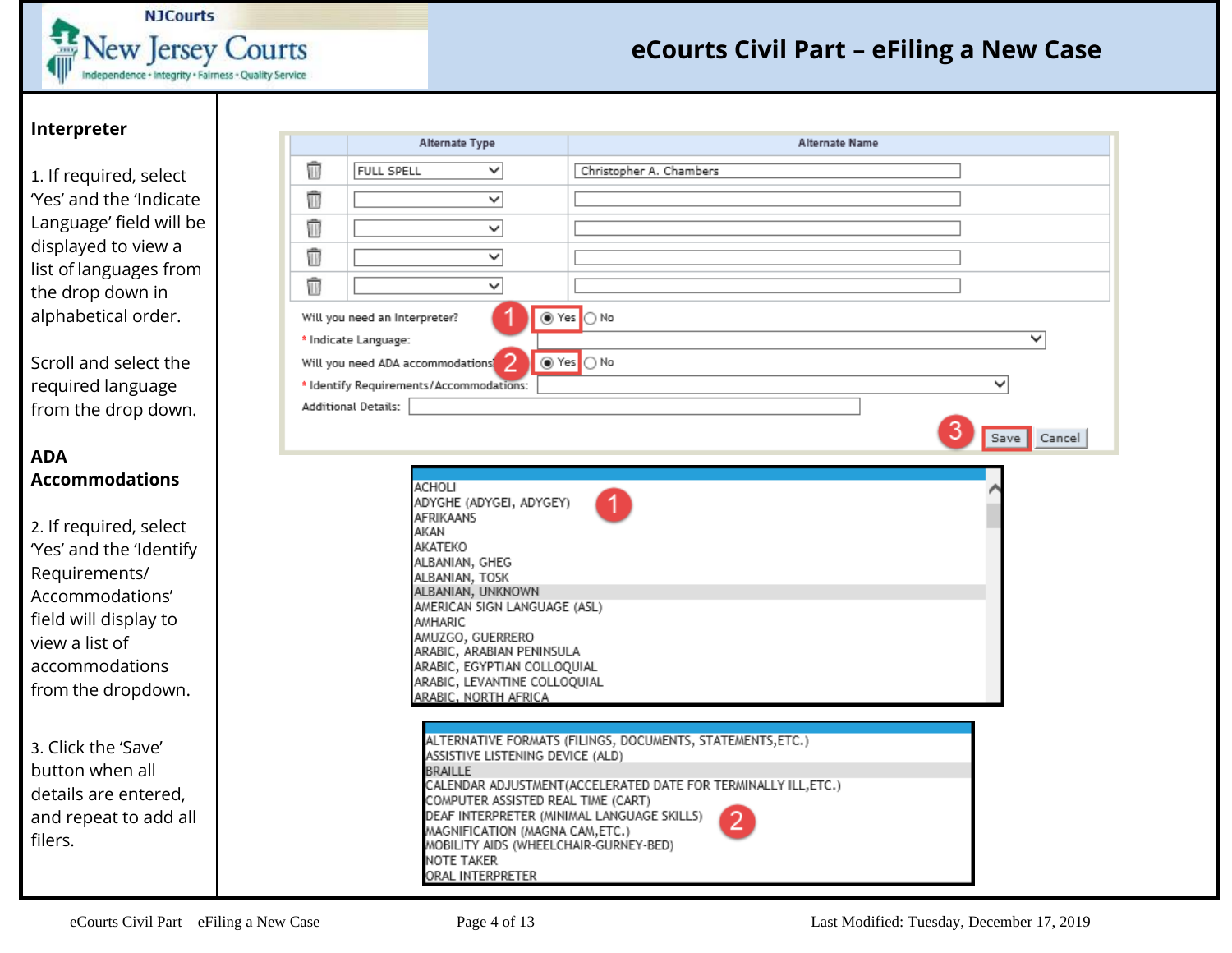![](_page_4_Picture_0.jpeg)

| <b>Modify Plaintiff</b>                                                                                                                                                     |                                     |                                            |                                                                                                                                                                                                                                                                                                 |                         |                                    |                  |                            |          |
|-----------------------------------------------------------------------------------------------------------------------------------------------------------------------------|-------------------------------------|--------------------------------------------|-------------------------------------------------------------------------------------------------------------------------------------------------------------------------------------------------------------------------------------------------------------------------------------------------|-------------------------|------------------------------------|------------------|----------------------------|----------|
|                                                                                                                                                                             | Case Details: $\blacktriangleright$ |                                            |                                                                                                                                                                                                                                                                                                 |                         |                                    |                  | Case Type: INSURANCE FRAUI |          |
| This is to correct                                                                                                                                                          | Filer(s) $\blacktriangledown$       |                                            |                                                                                                                                                                                                                                                                                                 |                         |                                    |                  |                            |          |
| any errors or                                                                                                                                                               |                                     | Party Type                                 | Name                                                                                                                                                                                                                                                                                            |                         | <b>Address</b>                     | Phone            | Attorney                   |          |
| omissions.                                                                                                                                                                  | Ŵ<br>Modify                         | PLAINTIFF                                  | CHAMBERS, CHRISTOPH A                                                                                                                                                                                                                                                                           | <b>AKA</b>              | 12 Ocean Dr, Edison, NJ 09987      | 609-887-6567     | PRONGAY, TEST M            |          |
| 1. Click the<br>'Modify'<br>hyperlink.                                                                                                                                      | $\bullet$                           |                                            |                                                                                                                                                                                                                                                                                                 |                         |                                    |                  | Back                       | Continue |
| 2. A pop-up with the<br>'Modify Plaintiff'<br>screen will display.<br>Add or modify<br>details as required.<br>3. Click the 'Save'<br>button after changes<br>are complete. |                                     | * Name:<br>* City:<br>* State:<br>$+$ Zip: | Modify Plaintiff<br>PLAINTIFF V<br>* Party Type:<br>* Party Description:<br>Individual V<br>Party Affiliation:<br>Christoph<br>IА.<br>M.I<br>*First<br>Address Line 1:<br>12 Ocean Dr<br>Address Line 2:<br>Edison<br>NEW JERSEY<br>Zip Ext:<br>09987<br>Phone:<br>6098876567<br>Ex. 6091234567 | Chambers<br>*Last       | 2<br>$\overline{\phantom{0}}$<br>▽ |                  |                            |          |
|                                                                                                                                                                             |                                     | Ū<br>Ū<br>Ū<br>Ū<br>Ū                      | Alternate Type<br>FULL SPELL<br>$\checkmark$<br>$\overline{\phantom{0}}$<br>$\overline{\phantom{0}}$<br>▽<br>$\checkmark$<br>Will you need an Interpreter?<br>⊛Yes ○No<br>AZERBAIJANI, NORTH<br>* Indicate Language:<br>Will you need ADA accommodations? O Yes @ No                            | Christopher A. Chambers | Alternate Name                     | v<br>Save Cancel |                            |          |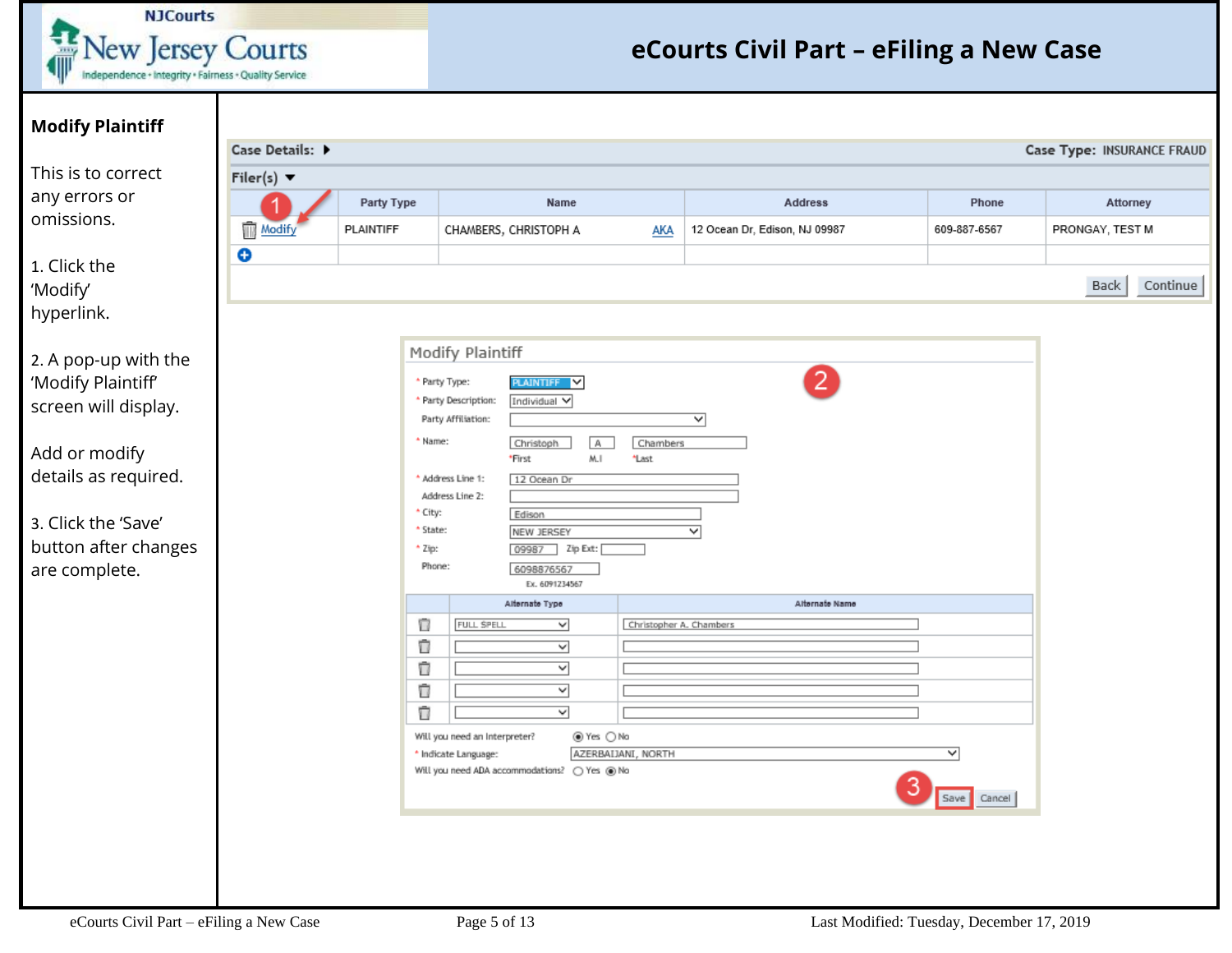![](_page_5_Picture_0.jpeg)

### **Enter Adversary (s)**

1. Click on the  $\bullet$  sign to enter information for an Adversary.

2. The 'Add an Adversary' screen will pop-up to allow entry or selection of Adversary details.

**NOTE:** Fields with the red asterisk are required.

3. Select the name type from the Alternate Type dropdown

4. Type the Alternate Name.

5. Click the 'Save' button to save the details of the adversary.

**OR**

6. Click 'Cancel' to continue without saving.

| <b>eCOURTS HOME</b>                           | eFILING<br><b>CASE JACKET</b>                                          |      |         |       | User: 007422017. J.M. Dominic Firm: Walter Green & Dominic |  |  |  |  |
|-----------------------------------------------|------------------------------------------------------------------------|------|---------|-------|------------------------------------------------------------|--|--|--|--|
| Enter Adversary(s)                            |                                                                        |      |         |       |                                                            |  |  |  |  |
| Back                                          |                                                                        |      |         |       |                                                            |  |  |  |  |
| Click O to enter an Adversary                 |                                                                        |      |         |       |                                                            |  |  |  |  |
| Case Details: D<br>Case Type: INSURANCE FRAUD |                                                                        |      |         |       |                                                            |  |  |  |  |
| Filer(s) $\blacktriangleright$                |                                                                        |      |         |       |                                                            |  |  |  |  |
| Adversary(s) $\blacktriangledown$             |                                                                        |      |         |       |                                                            |  |  |  |  |
|                                               | Party Type                                                             | Name | Address | Phone | Attorney                                                   |  |  |  |  |
| Ιe                                            |                                                                        |      |         |       |                                                            |  |  |  |  |
|                                               | * Does defendant(s) have a primary insurance company?                  |      |         |       |                                                            |  |  |  |  |
|                                               | Do parties have a current, past, or recurrent relationship? ○ Yes ● No |      |         |       |                                                            |  |  |  |  |
|                                               |                                                                        |      |         |       | Back<br>Continue                                           |  |  |  |  |

|          | * Party Type:        | DEFENDANT<br>v           |                |   | 2.             |              |   |
|----------|----------------------|--------------------------|----------------|---|----------------|--------------|---|
|          | * Party Description: | Business<br>v            |                |   |                |              |   |
|          | Party Affiliation:   |                          | $\checkmark$   |   |                |              |   |
| * Name:  |                      | Grand Adventure Land     |                |   |                |              |   |
|          | * Address Line 1:    | 1 Adventure Way          |                |   |                |              |   |
|          | Address Line 2:      |                          |                |   |                |              |   |
| * City:  |                      | Edison                   |                |   |                |              |   |
| * State: |                      | NEW JERSEY               | $\checkmark$   |   |                |              |   |
| $+2ip$ : |                      | Zip Ext:<br>99876        |                |   |                |              |   |
| Phone:   |                      |                          |                |   |                |              |   |
|          |                      | Ex. 6091234567           |                |   |                |              |   |
|          | 3                    | Alternate Type           |                | 4 | Alternate Name |              |   |
| Ŵ        | ALSO KNOWN AS        | ✓                        | Adventure Land |   |                | $\mathbf{x}$ |   |
| Ŵ        |                      | $\overline{\phantom{0}}$ |                |   |                |              |   |
| Ŵ        |                      | $\overline{\phantom{0}}$ |                |   |                |              |   |
| Ŵ        |                      | $\checkmark$             |                |   |                |              |   |
| Ŵ        |                      | V                        |                |   |                |              | 6 |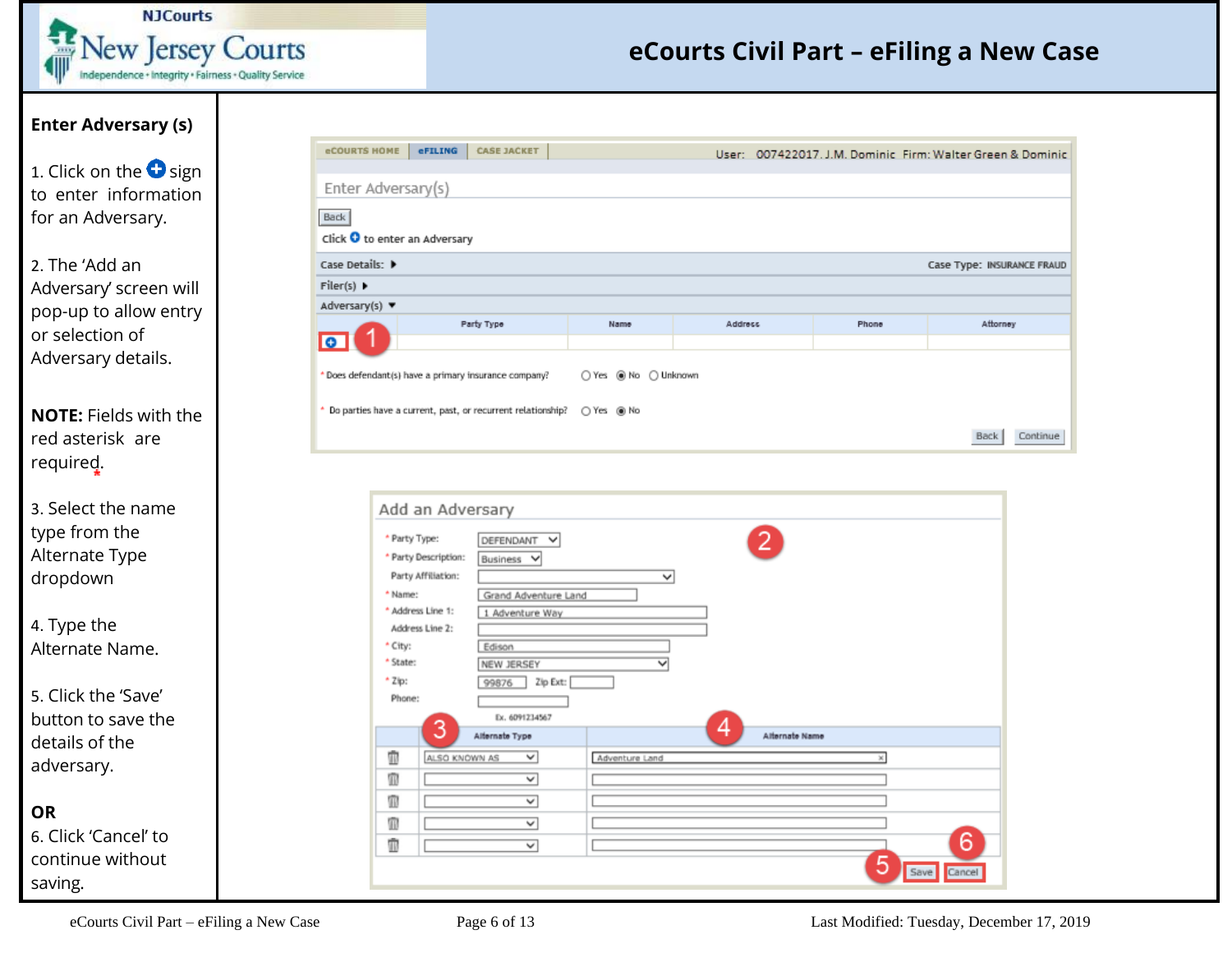![](_page_6_Picture_0.jpeg)

### **Modify Defendant/Adver sary**

This is to correct any errors or omissions.

1. Click the 'Modify' hyperlink.

2. A pop-up with the 'Modify Adversary' screen will display.

Add or modify details as required.

3. Click the 'Save' button after changes are complete.

| Click O to enter an Adversary         |                                                                                        |                                                                                     |                |                                   |   |                            |  |
|---------------------------------------|----------------------------------------------------------------------------------------|-------------------------------------------------------------------------------------|----------------|-----------------------------------|---|----------------------------|--|
| Case Details: ▶                       |                                                                                        |                                                                                     |                |                                   |   | Case Type: INSURANCE FRAUD |  |
| $Filter(s) \rightarrow$               |                                                                                        |                                                                                     |                |                                   |   |                            |  |
| Adversary(s) $\blacktriangledown$     | Party Type                                                                             | Name                                                                                |                | Address                           |   | Phone                      |  |
| Modify                                | DEFENDANT                                                                              | Grand Adventure Land                                                                | <b>AKA</b>     | 1 Adventure Way, Edison, NJ 99876 |   |                            |  |
| O                                     |                                                                                        |                                                                                     |                |                                   |   |                            |  |
|                                       |                                                                                        |                                                                                     |                |                                   |   |                            |  |
|                                       |                                                                                        | * Do parties have a current, past, or recurrent relationship? ( ) Yes ( ) No        |                |                                   |   | Back                       |  |
|                                       | * Party Description:                                                                   | Business V                                                                          |                |                                   |   |                            |  |
| * Name:<br>*City:<br>"State:<br>*Zip: | Party Affiliation:<br>*Address Line 1:<br>Address Line 2:<br>Edison<br>99876<br>Phone: | Grand Adventure Land<br>1 Adventure Way<br>NEW JERSEY<br>Zip Ext:<br>Ex. 6091234567 | ▽<br>▽         |                                   |   |                            |  |
|                                       |                                                                                        | Alternate Type                                                                      |                | Alternate Name                    |   |                            |  |
| Ŵ                                     | ALSO KNOWN AS                                                                          | v                                                                                   | Adventure Land |                                   |   |                            |  |
| Ŵ                                     |                                                                                        | $\overline{\phantom{0}}$                                                            |                |                                   |   |                            |  |
| Ŵ                                     |                                                                                        | $\checkmark$                                                                        |                |                                   |   |                            |  |
| ŵ<br>ŵ                                |                                                                                        | v<br>v                                                                              |                |                                   | 3 |                            |  |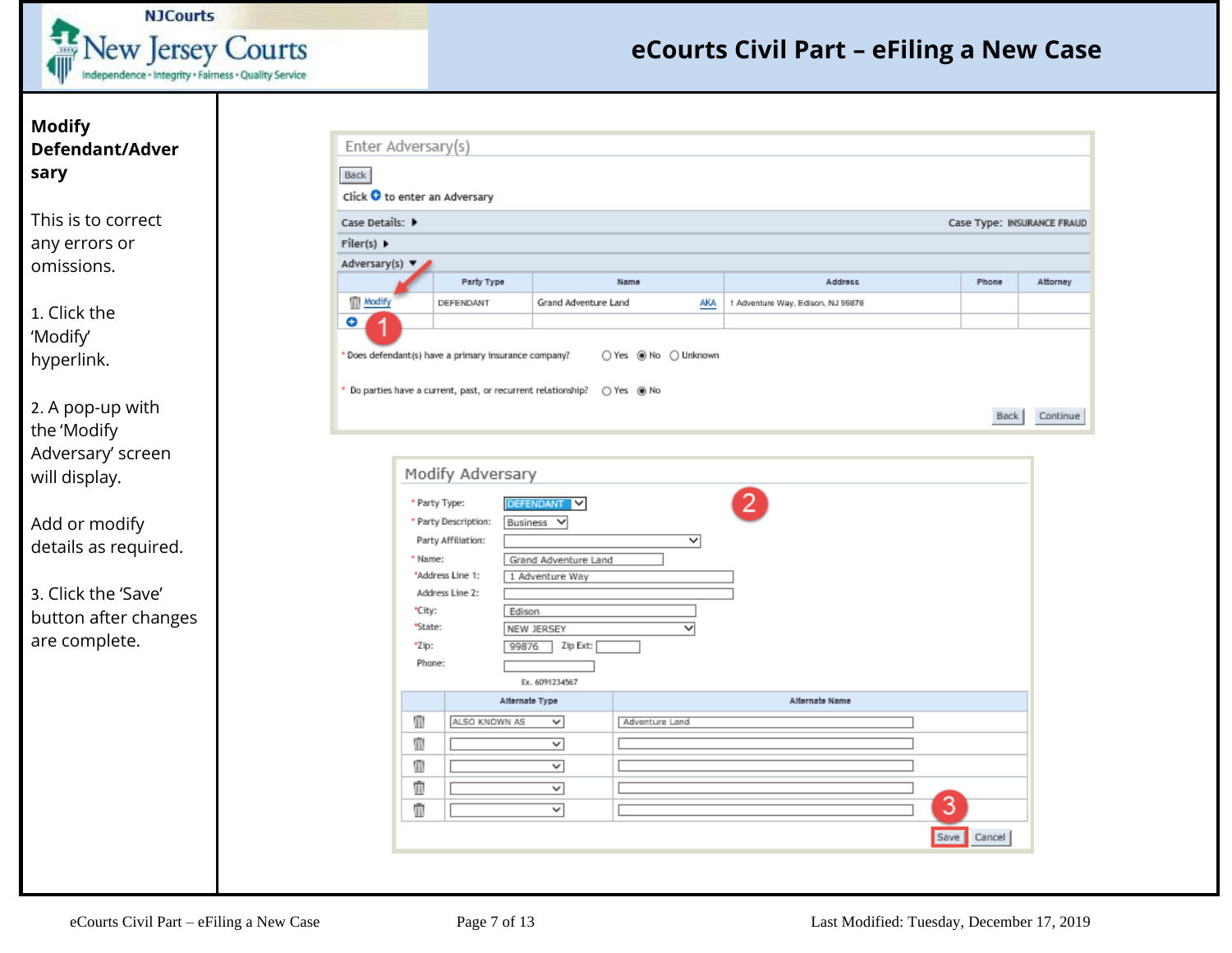![](_page_7_Picture_0.jpeg)

| <b>Primary Insurance</b>                                                                            |                                                                                                              |                  |                    |                      |            |                                                                                                                         |       |                            |  |  |  |
|-----------------------------------------------------------------------------------------------------|--------------------------------------------------------------------------------------------------------------|------------------|--------------------|----------------------|------------|-------------------------------------------------------------------------------------------------------------------------|-------|----------------------------|--|--|--|
| Co.                                                                                                 | <b>eCOURTS HOME</b>                                                                                          | eFILING          | <b>CASE JACKET</b> |                      |            | User: 007422017. J.M. Dominic Firm: Walter Green & Dominic                                                              |       |                            |  |  |  |
| 1. If 'Yes' is selected,<br>type the Insurance<br>company name or<br>select from the<br>suggestions | Enter Adversary(s)<br>Back<br>Click $\bullet$ to enter an Adversary<br>Case Details: ▶                       |                  |                    |                      |            |                                                                                                                         |       | Case Type: INSURANCE FRAUD |  |  |  |
| <b>NOTE: Once user</b>                                                                              | $Filer(s)$ $\blacktriangleright$                                                                             |                  |                    |                      |            |                                                                                                                         |       |                            |  |  |  |
| starts typing the                                                                                   | Adversary(s) $\blacktriangledown$                                                                            |                  |                    |                      |            |                                                                                                                         |       |                            |  |  |  |
| name of the                                                                                         |                                                                                                              | Party Type       |                    | Name                 |            | <b>Address</b>                                                                                                          | Phone | Attorney                   |  |  |  |
| insurance company,                                                                                  | <b>Modify</b>                                                                                                | DEFENDANT        |                    | Grand Adventure Land | <b>AKA</b> | 1 Adventure Way, Edison, NJ 99876                                                                                       |       |                            |  |  |  |
| a scroll bar will                                                                                   | Θ                                                                                                            |                  |                    |                      |            |                                                                                                                         |       |                            |  |  |  |
| appear allowing you<br>to scroll through the                                                        | ● Yes ○ No ○ Unknown 1<br>* Does defendant(s) have a primary insurance company?<br>A I G CLAIMS SERVICES INC |                  |                    |                      |            |                                                                                                                         |       |                            |  |  |  |
| available options.                                                                                  | $\circledcirc$ Yes $\circledcirc$ No<br>Do parties have a current, past, or recurrent relationship?          |                  |                    |                      |            |                                                                                                                         |       |                            |  |  |  |
| <b>Parties Relationship</b>                                                                         |                                                                                                              | $\left 3\right $ |                    |                      |            | * If yes, is that relationship: (a) Employer/Employee (2) Friend/Neighbour (2) Familial (2) Business (2) Other(explain) | Back  | Continue                   |  |  |  |
| 2. select the 'Yes'                                                                                 |                                                                                                              |                  |                    |                      |            |                                                                                                                         |       |                            |  |  |  |
| radio button if                                                                                     |                                                                                                              |                  |                    |                      |            |                                                                                                                         |       |                            |  |  |  |
| parties have a                                                                                      |                                                                                                              |                  |                    |                      |            |                                                                                                                         |       |                            |  |  |  |
| relationship                                                                                        |                                                                                                              |                  |                    |                      |            |                                                                                                                         |       |                            |  |  |  |
| 3. If 'Yes' is selected                                                                             |                                                                                                              |                  |                    |                      |            |                                                                                                                         |       |                            |  |  |  |
| choose the radio                                                                                    |                                                                                                              |                  |                    |                      |            |                                                                                                                         |       |                            |  |  |  |
| button that                                                                                         |                                                                                                              |                  |                    |                      |            |                                                                                                                         |       |                            |  |  |  |
| represents the                                                                                      |                                                                                                              |                  |                    |                      |            |                                                                                                                         |       |                            |  |  |  |
| relationship type.                                                                                  |                                                                                                              |                  |                    |                      |            |                                                                                                                         |       |                            |  |  |  |
| 4. Click the                                                                                        |                                                                                                              |                  |                    |                      |            |                                                                                                                         |       |                            |  |  |  |
| 'Continue' button                                                                                   |                                                                                                              |                  |                    |                      |            |                                                                                                                         |       |                            |  |  |  |

to proceed.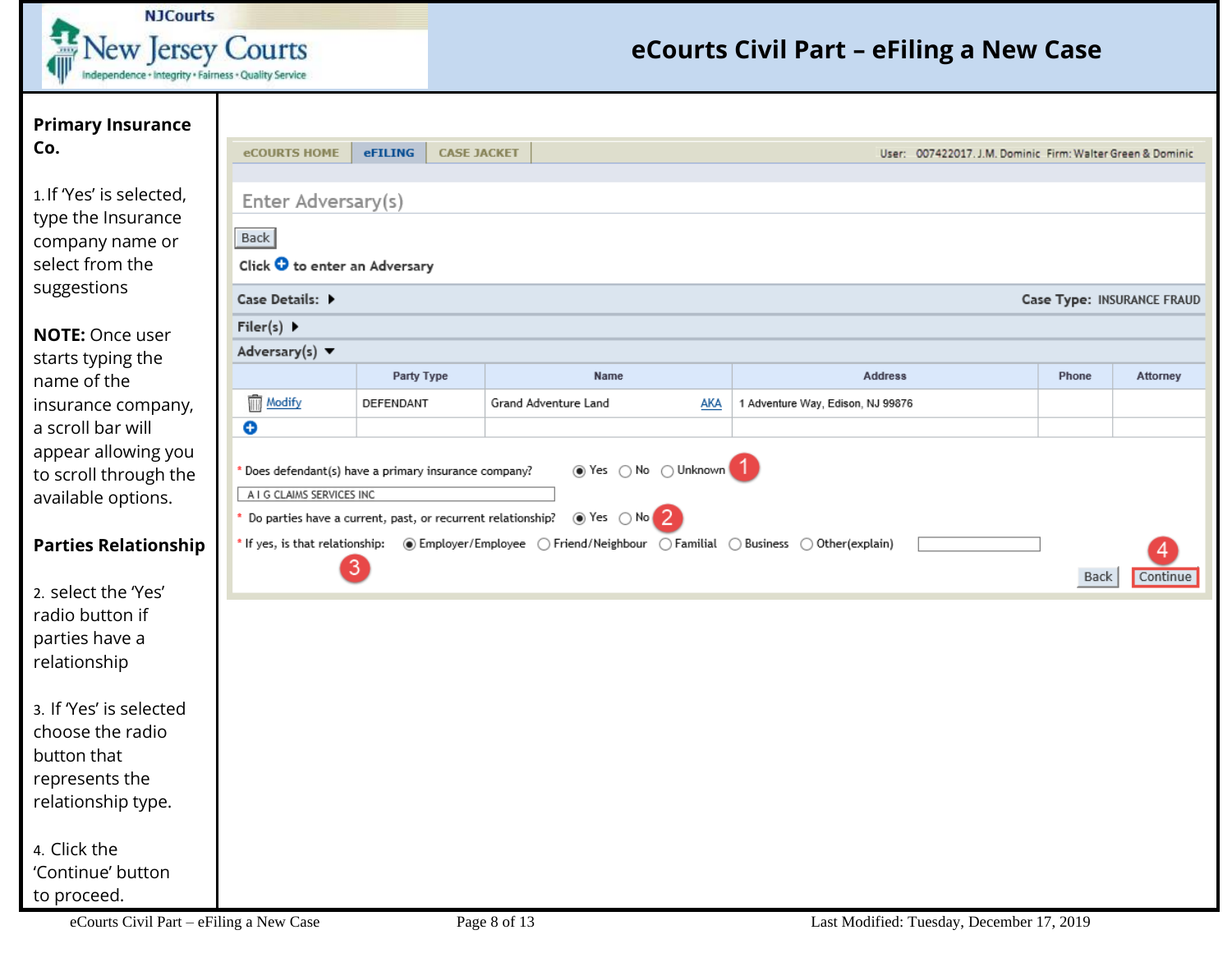![](_page_8_Picture_0.jpeg)

 $\Delta$ 

## **eCourts Civil Part – eFiling a New Case**

#### **Upload Required Documents**

1. Click the checkbox to certify that all confidential personal identifiers have been redacted.

2. Click on the 'Browse...' button to view document to select.

3. .A pop-up with will display from which to choose the required file.

4. Double-click on the file name to upload,

### **OR**

Single click on the file name,

5. Then click the 'Open' button.

| <b>Back</b>               |                                                  |                                                                                                                                                             |                            |                            |
|---------------------------|--------------------------------------------------|-------------------------------------------------------------------------------------------------------------------------------------------------------------|----------------------------|----------------------------|
|                           | Case Details: D                                  |                                                                                                                                                             |                            | Case Type: INSURANCE FRAUD |
| $Filter(s)$ $\rightarrow$ |                                                  |                                                                                                                                                             |                            |                            |
|                           | Adversary(s) D                                   |                                                                                                                                                             |                            |                            |
|                           | Upload Required Documents                        |                                                                                                                                                             |                            |                            |
|                           | To upload cocuments please accept the following: | >7. Treertify that I have redacted all confidential personal identifiers from all documents included in this electronic submission pursuant to Rule 1:38-7. |                            |                            |
|                           | Dooument Name                                    | Dooument Description                                                                                                                                        | <b>Appecs Restriations</b> | File Name                  |
|                           | COMPLAINT                                        | Complaint with Jury Demand                                                                                                                                  |                            | u.<br>Browse               |
|                           |                                                  |                                                                                                                                                             |                            |                            |

![](_page_8_Picture_11.jpeg)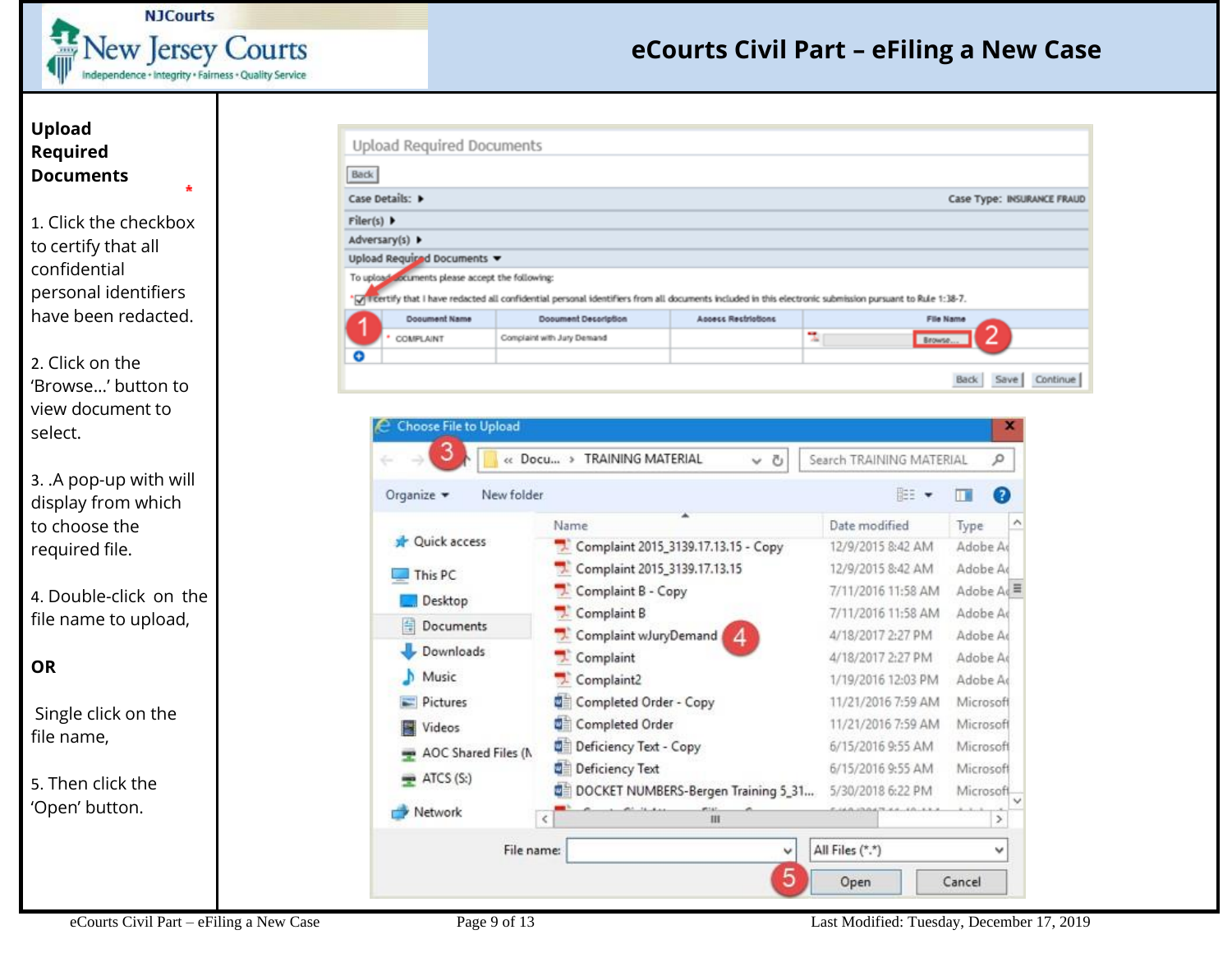![](_page_9_Picture_0.jpeg)

**Back** 

Filer(s)  $\blacktriangleright$ Adversary(s) >

5

û

û

û

 $\bullet$ 

1

Case Details:  $\blacktriangleright$ 

**Upload Required Documents** 

To upload documents please accept the following:

**Document Name** 

 $\mathcal{P}$ 

Upload Required Documents ▼

COMPLAINT

Affidavit

Certification

Brief

Exhibit Miscellaneous

Affidavit of Indigency

Order to Show Cause

Affidavit

### **eCourts Civil Part – eFiling a New Case**

**Access Restrictions** 

**Case Type: INSURANCE FRAUD** 

4

Browse...

Save

Continue

 $\sqrt{8}$ 

**File Name** 

Complaint wJuryDemand.pdf

Affidavit of Service.pdf

6

**Back** 

#### **Upload Required Documents**

1. Click the  $\bullet$  to add another document.

2. Select the Document Name from the dropdown.

3. Enter the Document Description.

4. Click 'Browse…' to view document to select.

5. Click on the garbage can icon on the same row to delete.

6. Click the 'Back' button to return to the prior screen.

7. Click the 'Save' button to save a filing.

8. Click 'Continue' to go to the next page.

\*7 l certify that I have redacted all confidential personal identifiers from all documents included in this electronic submission pursuant to Rule 1:38-7.

**Complaint with Jury Demand** 

Affidavit

**Document Description** 

3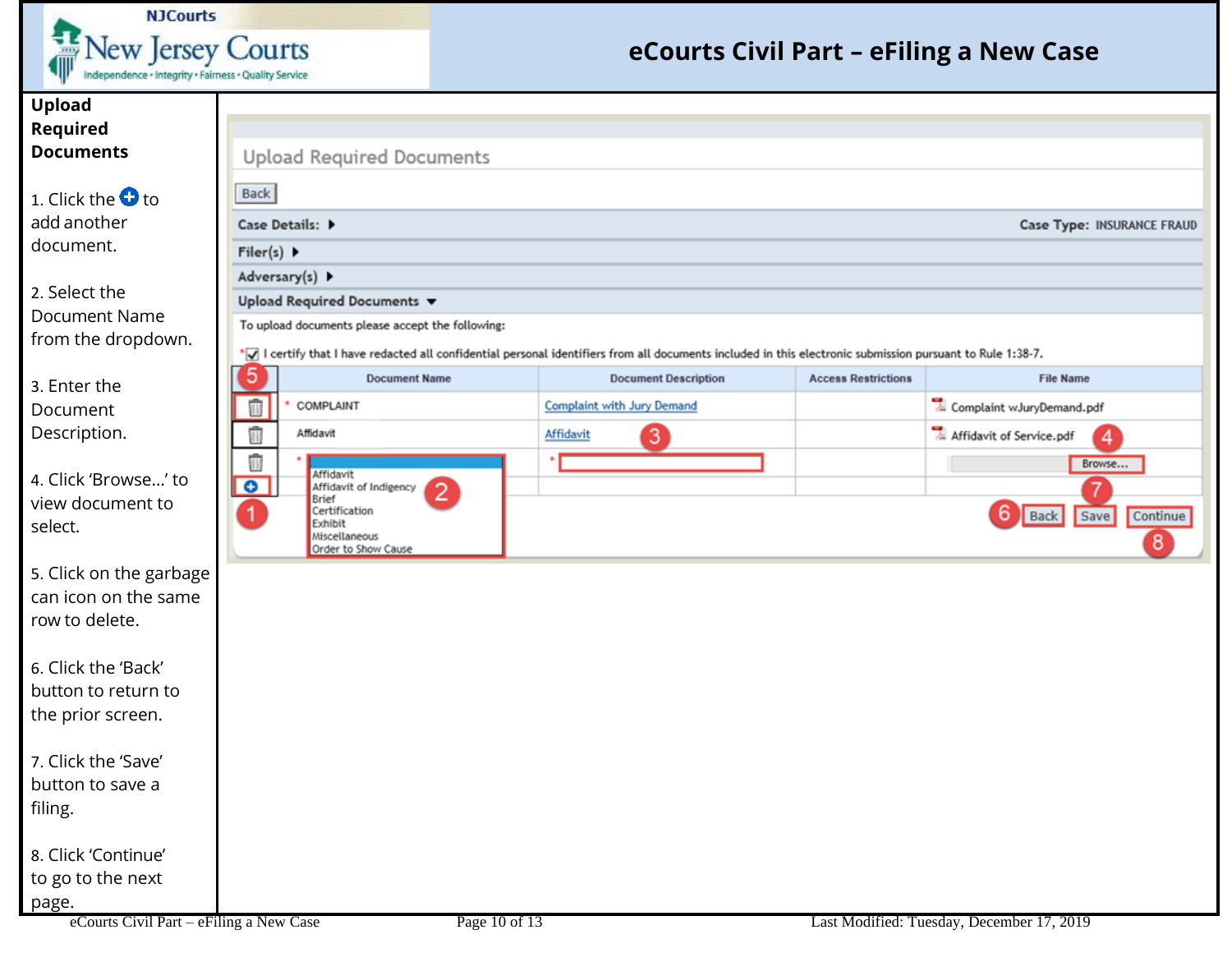![](_page_10_Picture_0.jpeg)

| <b>Review and Submit</b> | Review and Submit                                                                                                                                       |                       |  |                            |                                                                                                                                             |                                   |                         |                                     |               |                           |                 |                            |
|--------------------------|---------------------------------------------------------------------------------------------------------------------------------------------------------|-----------------------|--|----------------------------|---------------------------------------------------------------------------------------------------------------------------------------------|-----------------------------------|-------------------------|-------------------------------------|---------------|---------------------------|-----------------|----------------------------|
|                          | <b>Back</b>                                                                                                                                             |                       |  |                            |                                                                                                                                             |                                   |                         |                                     |               |                           |                 |                            |
| 1. The 'Select the       | Case Details: v                                                                                                                                         |                       |  |                            |                                                                                                                                             |                                   |                         |                                     |               |                           |                 | Case Type: INSURANCE FRAUI |
| Payment Method'          | Court: Civil Part                                                                                                                                       |                       |  |                            | Jury Demand: YES - 6 JURORS                                                                                                                 |                                   | Venue: ATLANTIC         |                                     |               |                           |                 |                            |
| field will auto          | Law Firm Case ID: 11111                                                                                                                                 |                       |  |                            |                                                                                                                                             |                                   |                         |                                     |               |                           |                 |                            |
|                          | Filer(s) $\blacktriangledown$                                                                                                                           |                       |  |                            |                                                                                                                                             |                                   |                         |                                     |               |                           |                 |                            |
| populate the             | Party Type                                                                                                                                              |                       |  | Name                       |                                                                                                                                             |                                   | Address                 |                                     |               | Phone                     |                 | Attorney                   |
| Collateral Account.      | PLAINTIFF<br>Adversary(s) $\blacktriangledown$                                                                                                          | CHAWBERS, CHRISTOPH A |  |                            | <u>AKA</u>                                                                                                                                  | 12 Ocean Dr., Edison, NJ 09987    |                         |                                     |               |                           | PRONGAY, TEST M |                            |
|                          | Party Type                                                                                                                                              |                       |  | Name                       |                                                                                                                                             |                                   | Address                 |                                     |               | Phone                     |                 | Attorney                   |
|                          | DEFENDANT                                                                                                                                               | Grand Adventure Land  |  |                            | AKA                                                                                                                                         | 1 Adventure Way, Edison, NJ 99876 |                         |                                     |               |                           |                 |                            |
| 2. Select the            | Upload Required Documents $\blacktriangledown$                                                                                                          |                       |  |                            |                                                                                                                                             |                                   |                         |                                     |               |                           |                 |                            |
| Account Number.          | I certify that I have redacted all confidential personal identifiers from all documents included in this electronic submission pursuant to Rule 1:38-7. |                       |  |                            |                                                                                                                                             |                                   |                         |                                     |               |                           |                 |                            |
|                          | Dooument Name                                                                                                                                           |                       |  |                            | Dooument Decoription                                                                                                                        |                                   | Access Restrictions     |                                     |               |                           | File Name       |                            |
| 3. Enter the             | <b>COMPLAINT</b>                                                                                                                                        |                       |  | Complaint with Jury Demand |                                                                                                                                             |                                   |                         |                                     |               | Complaint wJuryDemand.pdf |                 |                            |
| 'Attorney Client         | Certification<br>Certification<br>Exhibit<br><b>Exhibit A</b>                                                                                           |                       |  |                            |                                                                                                                                             |                                   |                         |                                     | Exhibit A.pdf | Certification.pdf         |                 |                            |
|                          | Fees $\Psi$                                                                                                                                             |                       |  |                            |                                                                                                                                             |                                   |                         |                                     |               |                           |                 |                            |
| Reference                | □ I certify that I am exempt from the fee charge associated with this filing.                                                                           |                       |  |                            |                                                                                                                                             |                                   |                         |                                     |               |                           |                 |                            |
| Number',                 | <b>Filing Fee:</b>                                                                                                                                      |                       |  | \$250.00                   |                                                                                                                                             |                                   | "Select Payment Method: |                                     |               | Collateral Account V      |                 |                            |
| (optional).              | Total:                                                                                                                                                  |                       |  | \$250.00                   |                                                                                                                                             |                                   | *Select Account Number: |                                     | 2065          | $\checkmark$              |                 |                            |
|                          | * Does the statute governing this case<br>provide for payment of fees by the<br>losing party?                                                           |                       |  | ○ Yes                      | ⊛ No                                                                                                                                        |                                   |                         | Attorney's Client Reference Number: |               |                           |                 |                            |
| <b>NOTE:</b> Click the   |                                                                                                                                                         |                       |  |                            |                                                                                                                                             |                                   |                         |                                     |               | View/Print CIS            | Back<br>Save    | Submit                     |
| checkbox if user is      |                                                                                                                                                         |                       |  |                            |                                                                                                                                             |                                   |                         |                                     |               |                           |                 |                            |
|                          |                                                                                                                                                         |                       |  |                            |                                                                                                                                             |                                   |                         |                                     |               |                           |                 |                            |
| exempt from fees.        |                                                                                                                                                         |                       |  |                            |                                                                                                                                             |                                   |                         |                                     |               |                           |                 |                            |
|                          |                                                                                                                                                         |                       |  | Submit Filing?             |                                                                                                                                             |                                   |                         |                                     |               |                           |                 |                            |
| 4. Click the             |                                                                                                                                                         |                       |  |                            | 1. I certify that I have reviewed ALL information and documents for                                                                         |                                   |                         |                                     |               |                           |                 |                            |
| 'Submit" button.         |                                                                                                                                                         |                       |  |                            | accuracy prior to submitting the filing.                                                                                                    |                                   |                         |                                     |               |                           |                 |                            |
|                          |                                                                                                                                                         |                       |  |                            | 2. I understand that I am required to redact confidential                                                                                   |                                   |                         |                                     |               |                           |                 |                            |
|                          |                                                                                                                                                         |                       |  |                            | personal identifiers pursuant to R.1:38-7, and that the Judiciary will<br>neither review nor redact any documents if I include confidential |                                   |                         |                                     |               |                           |                 |                            |
| A 'Submit Filing'        |                                                                                                                                                         |                       |  |                            | personal identifiers in error.                                                                                                              |                                   |                         |                                     |               |                           |                 |                            |
| Confirmation pop-up      |                                                                                                                                                         |                       |  |                            | 3. I understand that once the filing is submitted it cannot                                                                                 |                                   |                         |                                     |               |                           |                 |                            |
| will display. Read       |                                                                                                                                                         |                       |  |                            | be deleted, and that any corrections may require the filing of an                                                                           |                                   |                         |                                     |               |                           |                 |                            |
| remarks carefully.       |                                                                                                                                                         |                       |  | case jacket.               | amended document or a motion to remove the contents from the                                                                                |                                   |                         |                                     |               |                           |                 |                            |
|                          |                                                                                                                                                         |                       |  |                            | 4. I understand that no refunds will be offered in the event a filing                                                                       |                                   |                         |                                     |               |                           |                 |                            |
|                          |                                                                                                                                                         |                       |  |                            | with a court fee is submitted erroneously.                                                                                                  |                                   |                         |                                     |               |                           |                 |                            |
| Click the "Agree'        |                                                                                                                                                         |                       |  |                            |                                                                                                                                             |                                   |                         |                                     |               |                           |                 |                            |
| button to submit or      |                                                                                                                                                         |                       |  |                            |                                                                                                                                             |                                   | Agree                   | Cancel                              |               |                           |                 |                            |
| 'Cancel' to go back.     |                                                                                                                                                         |                       |  |                            |                                                                                                                                             |                                   |                         |                                     |               |                           |                 |                            |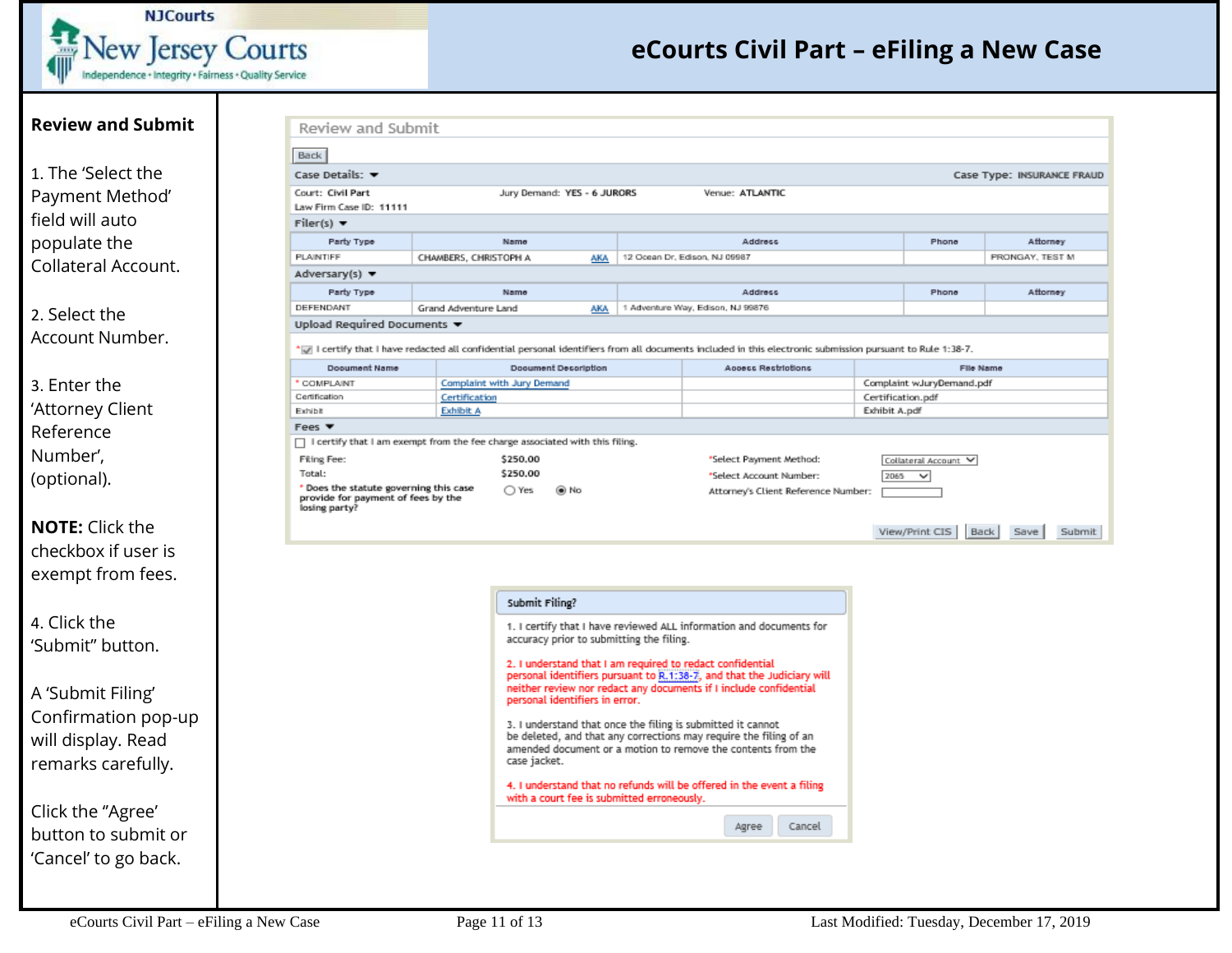**NJCourts** New Jersey Courts

| <b>Confirmation</b><br>1. A confirmation | Confirmation                                                                                             |                                                                                                              | Print                            |  |  |  |  |  |  |  |  |
|------------------------------------------|----------------------------------------------------------------------------------------------------------|--------------------------------------------------------------------------------------------------------------|----------------------------------|--|--|--|--|--|--|--|--|
| message will display                     | $\bullet$                                                                                                | Your filing has been successfully submitted. A confirmation has been sent to the email address you provided. |                                  |  |  |  |  |  |  |  |  |
| in green, indicating                     | Case Details   Case Number: ATL-L-000907-18                                                              |                                                                                                              | <b>View Case Jacket</b>          |  |  |  |  |  |  |  |  |
| that the filing has                      | Case Caption: CHAMBERS CHRISTOPH VS GRAND ADVENTURE LAND                                                 |                                                                                                              |                                  |  |  |  |  |  |  |  |  |
| been successfully                        | Court: Civil Part                                                                                        | Venue: ATLANTIC                                                                                              | Case Initiation Date: 07/18/2018 |  |  |  |  |  |  |  |  |
| submitted, and email                     | Case Track: 4                                                                                            | Case Status: ACTIVE                                                                                          | Jury Demand: YES - 6 JURORS      |  |  |  |  |  |  |  |  |
| notification sent.                       | Case Type: INSURANCE FRAUD                                                                               | Judge: SAVIO, JAMES, P                                                                                       | Team: 2                          |  |  |  |  |  |  |  |  |
|                                          | Law Firm Case ID: 11111                                                                                  |                                                                                                              |                                  |  |  |  |  |  |  |  |  |
| 2. Click on the 'Print'                  | <b>Transaction Information</b>                                                                           |                                                                                                              |                                  |  |  |  |  |  |  |  |  |
| button to view the                       | Transaction ID: LCV201815267                                                                             | Received by eCourts on: 07/18/2018                                                                           | Total Payment Amount: \$250.00   |  |  |  |  |  |  |  |  |
| printable<br>Confirmation.               | Documents Received:<br><b>COMPLAINT</b><br>Certification<br>Exhibit<br><b>Case Information Statement</b> |                                                                                                              |                                  |  |  |  |  |  |  |  |  |
| <b>NOTE</b> This is a                    |                                                                                                          |                                                                                                              | New Case                         |  |  |  |  |  |  |  |  |
| printable version of                     |                                                                                                          |                                                                                                              |                                  |  |  |  |  |  |  |  |  |
| the Confirmation                         |                                                                                                          |                                                                                                              |                                  |  |  |  |  |  |  |  |  |
| screen that can also                     | Case Details   Case Number: ATL-L-000907-18                                                              |                                                                                                              |                                  |  |  |  |  |  |  |  |  |
| be saved as a PDF                        | Case Caption: CHAMBERS CHRISTOPH VS GRAND ADVENTURE LAND                                                 |                                                                                                              |                                  |  |  |  |  |  |  |  |  |
| document.                                | Court: Civil Part                                                                                        | Venue: ATLANTIC                                                                                              | Case Initiation: 07/18/2018      |  |  |  |  |  |  |  |  |
| 3. To view the case                      | Case Track: 4                                                                                            | <b>Case Status: Active</b>                                                                                   | Jury Demand: YES - 6 JURORS      |  |  |  |  |  |  |  |  |
| jacket, click the                        | Case Type: INSURANCE FRAUD                                                                               | Judge: SAVIO, JAMES, P                                                                                       | Team: 2                          |  |  |  |  |  |  |  |  |
| <b>View Case Jacket</b>                  | Law Firm Case ID: 11111                                                                                  |                                                                                                              |                                  |  |  |  |  |  |  |  |  |
| hyperlink.                               | <b>Transaction Information</b>                                                                           |                                                                                                              |                                  |  |  |  |  |  |  |  |  |
|                                          |                                                                                                          |                                                                                                              |                                  |  |  |  |  |  |  |  |  |
|                                          | Transaction ID: LCV201815267                                                                             | Received by eCourts On: 07/18/2018                                                                           | Total Payment Amount: \$250.00   |  |  |  |  |  |  |  |  |
|                                          | <b>Documents Received:</b>                                                                               |                                                                                                              |                                  |  |  |  |  |  |  |  |  |
|                                          | <b>COMPLAINT</b>                                                                                         |                                                                                                              |                                  |  |  |  |  |  |  |  |  |
|                                          | Certification                                                                                            |                                                                                                              |                                  |  |  |  |  |  |  |  |  |
|                                          | <b>Exhibit</b>                                                                                           |                                                                                                              |                                  |  |  |  |  |  |  |  |  |
|                                          | <b>Case Information Statement</b>                                                                        |                                                                                                              |                                  |  |  |  |  |  |  |  |  |